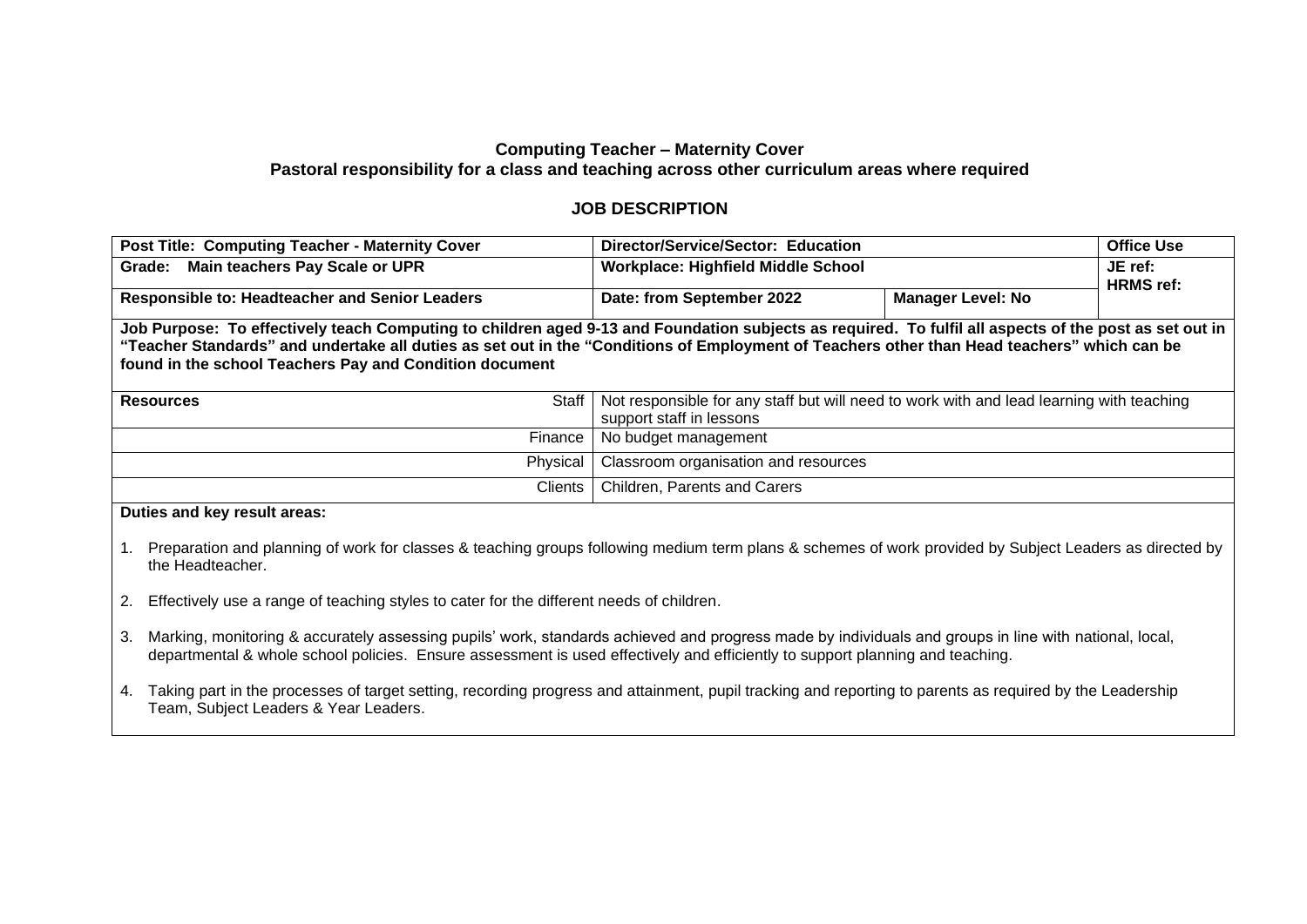| 5. Active and effective involvement in the pastoral care, behaviour & welfare of all pupils. Excellent behaviour management. |  |  |  |
|------------------------------------------------------------------------------------------------------------------------------|--|--|--|
|                                                                                                                              |  |  |  |

- 6. Expecting & maintaining high standards of organisation & management of teaching areas, year group areas, and resources.
- 7. Undertaking pastoral responsibility for a class and working within a Year Group team under the direction and leadership of the appropriate Year Leader.
- 8. Taking part in department, year group and whole school planning & development meetings during directed time and involvement in continuing professional development activities as required.
- 9. Supervising pupils at break times and immediately before and or after school, ensuring their safety and good behaviour (as part of a rota system).

10. Ensure at all times the safety and welfare of all children. To fully implement all aspects of the school's Safeguarding Policy.

11. Taking part in the appraisal procedures for teachers in the school as outlined in the appraisal policy.

12. Involvement and initiation of extra-curricular activities provided for pupils by the school, but only on a voluntary basis and outside directed time.

13. Encourage others and demonstrate a positive outlook.

Undertake all duties as set out in The Conditions of Employment of Teachers other than Head teachers, which can be found in the "School Teachers Pay and Conditions" document.

The duties and responsibilities highlighted in this Job Description are indicative and may vary over time. Post holders are expected to undertake other duties and responsibilities relevant to the nature, level and extent of the post and the grade has been established on this basis.

| <b>Work Arrangements</b> |                                                                                         |
|--------------------------|-----------------------------------------------------------------------------------------|
| Transport requirements:  | Attendance is required at school every day – term time and CPD days. Teacher pattern of |
| Working patterns:        | work as set out in Teachers Pay and Conditions. This post is 1.0 fte                    |
| Working conditions:      |                                                                                         |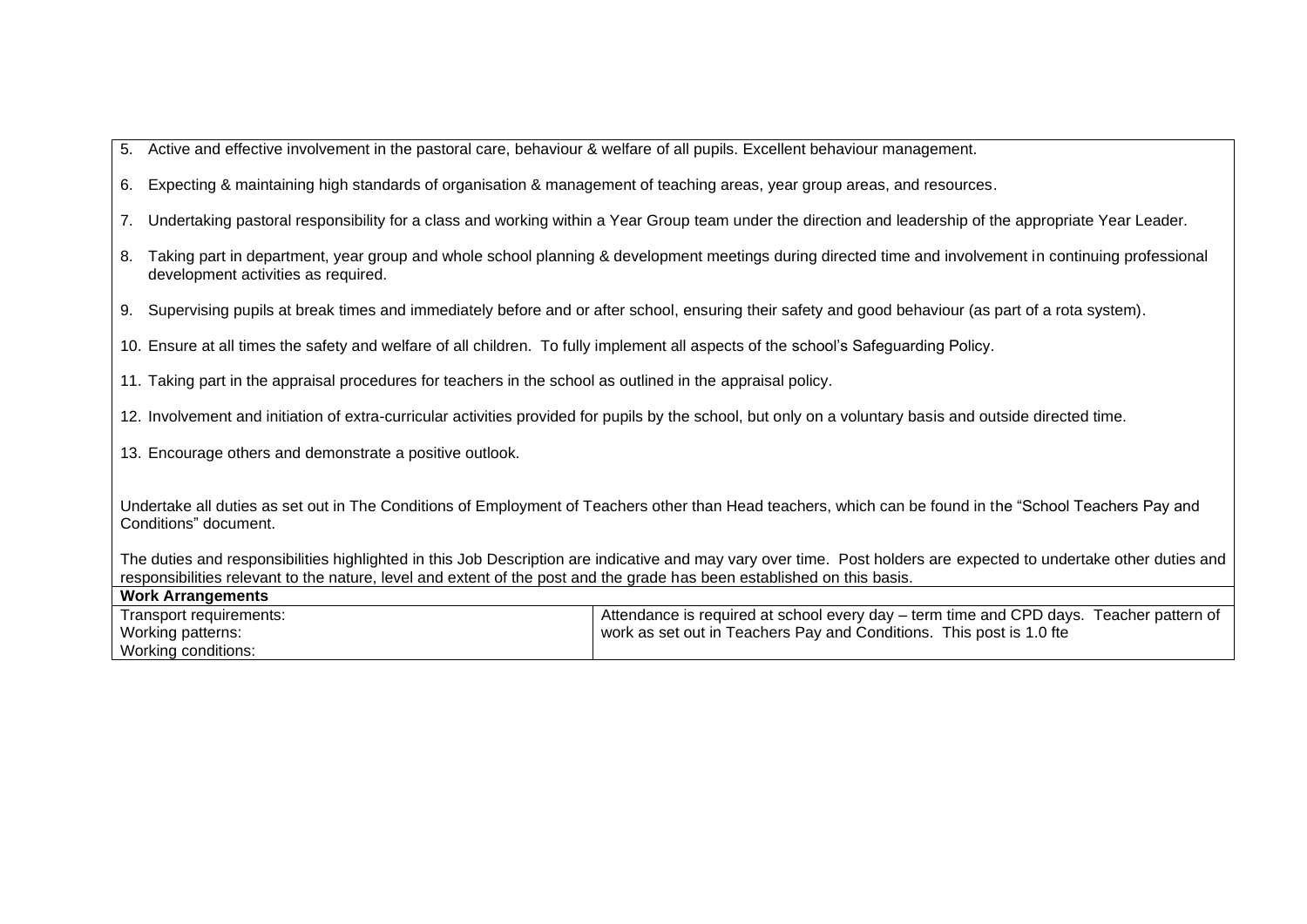## **PERSON SPECIFICATION**

| <b>Post Title:</b> Computing Teacher - Maternity Contract                          | <b>Director/Service/Sector: Education</b>                        | Ref:          |
|------------------------------------------------------------------------------------|------------------------------------------------------------------|---------------|
| <b>Essential</b>                                                                   | <b>Desirable</b>                                                 | <b>Assess</b> |
|                                                                                    |                                                                  | by            |
| <b>Knowledge and Qualifications</b>                                                |                                                                  |               |
| <b>Teaching Qualification</b>                                                      | A subject specialism in Computing                                |               |
| P.G.C.E. or recognised education degree in teaching.                               | <b>SEND</b> expertise                                            | App           |
| Excellent subject knowledge in Computing                                           |                                                                  | Ref           |
| Ability and knowledge, willingness to teach other subject areas as required.       |                                                                  |               |
| <b>Experience</b>                                                                  |                                                                  |               |
| Teaching Core and Foundation subjects within 9-13 age range to a high              | Experience of working with disadvantaged pupils                  |               |
| standard.                                                                          | Experience of teaching PSHE and/or RE                            | App           |
| Understanding of and experience of a creative curriculum.                          |                                                                  | Ref           |
| Working with pupils with SEND                                                      |                                                                  | Int           |
|                                                                                    |                                                                  |               |
| <b>Skills and competencies</b>                                                     |                                                                  |               |
| Be an excellent teacher.                                                           | Ability to bring creative ideas to a team and support enrichment |               |
| Ability to support whole school drive to further raise standards.                  | activities.                                                      | App           |
| Ability to establish and maintain excellent relationships with pupils, parents and |                                                                  | Ref           |
| colleagues.                                                                        | Plan, deliver and evaluate effective and engaging lessons.       | Int           |
| Good communication and motivational skills.                                        |                                                                  |               |
| Excellent teaching skills which will inspire and motivate.                         | Experience/desire to support extra-curricular activities.        |               |
| Effectively differentiate learning for individuals and groups thus enabling pupils |                                                                  |               |
| to make better than expected progress.                                             |                                                                  |               |
| Ability to meet deadlines, organise the classroom and maintain a high standard     |                                                                  |               |
| of discipline.                                                                     |                                                                  |               |
| Knowledge of and recent experience of using assessment information and data        |                                                                  |               |
| to inform teaching.                                                                |                                                                  |               |
| Ability to use effectively IT to support learning and teaching.                    |                                                                  |               |
| Make learning interesting and accessible, meeting the needs of a variety of        |                                                                  |               |
| learning styles.                                                                   |                                                                  |               |